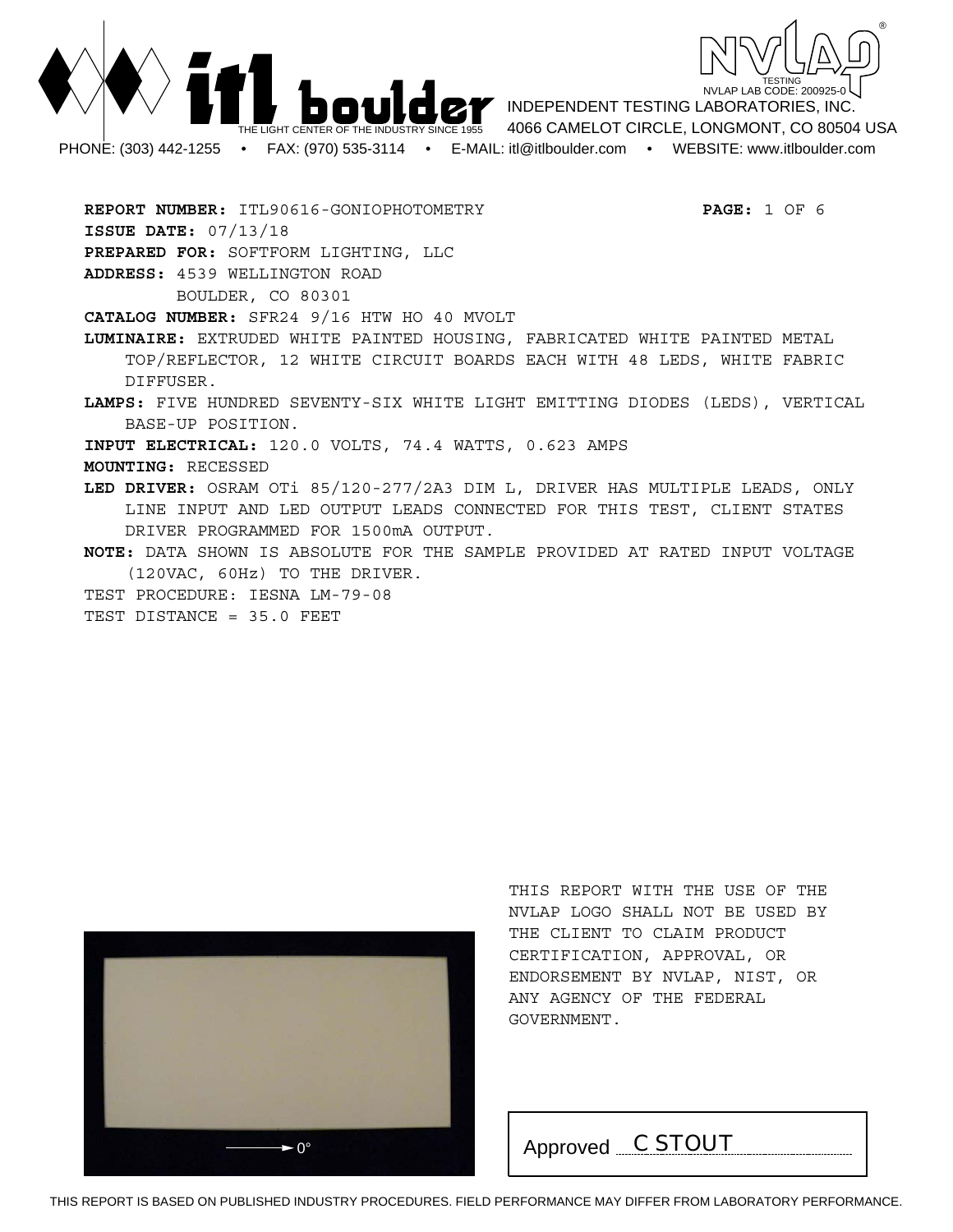

**REPORT NUMBER:** ITL90616-GONIOPHOTOMETRY **PAGE:** 2 OF 6 **ISSUE DATE:** 07/13/18 **PREPARED FOR:** SOFTFORM LIGHTING, LLC **CATALOG NUMBER:** SFR24 9/16 HTW HO 40 MVOLT

| CANDELA. |      | DISTRIBUTION |      |      |      | FLUX |
|----------|------|--------------|------|------|------|------|
|          | 0.0  | 22.5         | 45.0 | 67.5 | 90.0 |      |
| 0        | 2281 | 2281         | 2281 | 2281 | 2281 |      |
| 5        | 2267 | 2271         | 2273 | 2272 | 2273 | 216  |
| 15       | 2187 | 2192         | 2192 | 2192 | 2192 | 618  |
| 25       | 2034 | 2038         | 2037 | 2036 | 2037 | 939  |
| 35       | 1813 | 1816         | 1812 | 1813 | 1812 | 1134 |
| 45       | 1531 | 1534         | 1531 | 1530 | 1526 | 1181 |
| 55       | 1204 | 1203         | 1203 | 1200 | 1198 | 1074 |
| 65       | 845  | 843          | 840  | 840  | 835  | 832  |
| 75       | 475  | 475          | 472  | 473  | 470  | 501  |
| 85       | 135  | 135          | 132  | 134  | 131  | 151  |
| 90       | O    | 0            | Ω    | Ω    | ∩    |      |

| ZONAL LUMEN SUMMARY |        |          |
|---------------------|--------|----------|
| ZONE                | LUMENS | $$$ FIXT |
| $0 - 30$            | 1773   | 26.7     |
| $0 - 40$            | 2907   | 43.7     |
| $0 - 60$            | 5162   | 77.7     |
| $0 - 90$            | 6646   | 100.0    |
| $90 - 180$          |        | 0.0      |
| $0 - 180$           | 6646   | 100.0    |

 $EFFICACY = 89.3  $lm/W$$ CIE TYPE - DIRECT PLANE : 0-DEG 90-DEG SPACING CRITERIA : 1.26 1.26 BEAM ANGLE (50%) : 113.7 X 113.2 DEGREES FIELD ANGLE (10%): 164.1 X 164.1 DEGREES LUMINOUS LENGTH :47.250 23.250

| LUMINANCE DATA IN CANDELA/SO M |        |       |                         |               |  |
|--------------------------------|--------|-------|-------------------------|---------------|--|
|                                | ANGLE  |       | AVERAGE AVERAGE AVERAGE |               |  |
|                                | IN DEG | 0-DEG |                         | 45-DEG 90-DEG |  |
|                                | 45     | 3055. | 3055.                   | 3045.         |  |
|                                | 55     | 2962. | 2959.                   | 2947.         |  |
|                                | 65     | 2821. | 2804.                   | 2788.         |  |
|                                | 75     | 2589. | 2573.                   | 2562.         |  |
|                                | 85     | 2185. | 2137.                   | 2121.         |  |



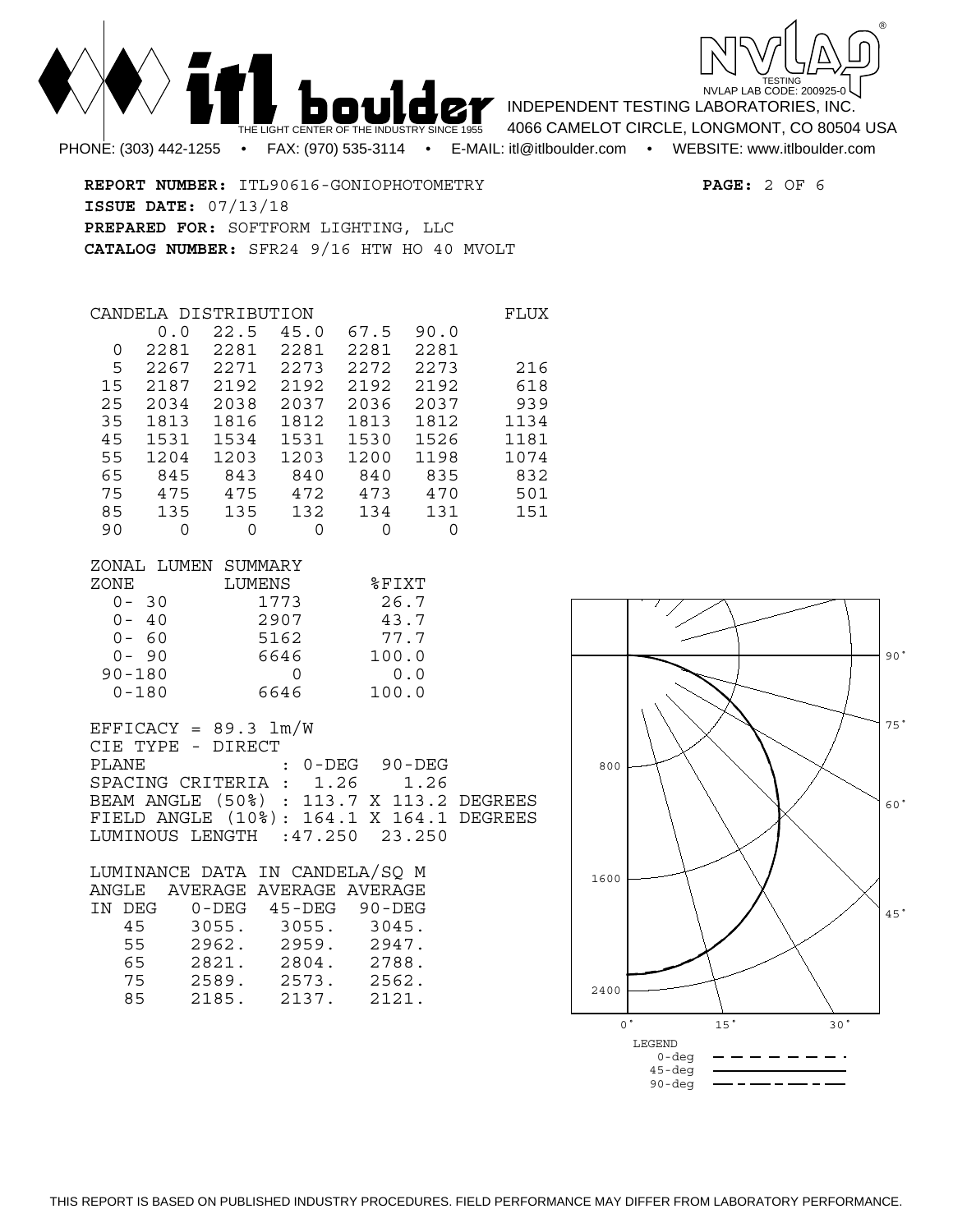



INDEPENDENT TESTING LABORATORIES, INC.

4066 CAMELOT CIRCLE, LONGMONT, CO 80504 USA

**REPORT NUMBER:** ITL90616-GONIOPHOTOMETRY **PAGE:** 3 OF 6 **ISSUE DATE:** 07/13/18 **PREPARED FOR:** SOFTFORM LIGHTING, LLC **CATALOG NUMBER:** SFR24 9/16 HTW HO 40 MVOLT

|              |                     |                      |                      |                      | CANDELA              |
|--------------|---------------------|----------------------|----------------------|----------------------|----------------------|
|              |                     |                      |                      |                      | LATE                 |
| 0.0<br>2.5   | 0.0<br>2281<br>2273 | 22.5<br>2281<br>2278 | 45.0<br>2281<br>2279 | 67.5<br>2281<br>2279 | 90.0<br>2281<br>2280 |
| 5.0          | 2267                | 2271                 | 2273                 | 2272                 | 2273                 |
| 7.5          | 2253                | 2258                 | 2259                 | 2259                 | 2260                 |
| 10.0<br>12.5 | 2237<br>2214        | 2241<br>2219         | 2241<br>2219         | 2242<br>2219         | 2243<br>2221         |
| 15.0         | 2187                | 2192                 | 2192                 | 2192                 | 2192                 |
| 17.5<br>20.0 | 2156<br>2120        | 2160<br>2124         | 2160<br>2123         | 2160<br>2123         | 2160<br>2124         |
| 22.5         | 2081                | 2083                 | 2083                 | 2083                 | 2084                 |
| 25.0         | 2034                | 2038                 | 2037                 | 2036                 | 2037                 |
| 27.5<br>30.0 | 1986<br>1934        | 1989<br>1935         | 1987<br>1933         | 1986<br>1932         | 1985<br>1932         |
| 32.5         | 1873                | 1878                 | 1877                 | 1874                 | 1873                 |
| 35.0         | 1813                | 1816<br>1752         | 1812                 | 1813                 | 1812                 |
| 37.5<br>40.0 | 1748<br>1680        | 1683                 | 1748<br>1679         | 1747<br>1676         | 1745<br>1674         |
| 42.5         | 1607                | 1609                 | 1607                 | 1605                 | 1604                 |
| 45.0<br>47.5 | 1531<br>1452        | 1534<br>1458         | 1531<br>1455         | 1530<br>1451         | 1526<br>1446         |
| 50.0         | 1374                | 1377                 | 1371                 | 1370                 | 1367                 |
| 52.5         | 1291<br>1204        | 1292<br>1203         | 1288                 | 1284                 | 1282<br>1198         |
| 55.0<br>57.5 | 1118                | 1117                 | 1203<br>1114         | 1200<br>1112         | 1108                 |
| 60.0         | 1023                | 1028                 | 1024                 | 1020                 | 1020                 |
| 62.5<br>65.0 | 935<br>845          | 936<br>843           | 934<br>840           | 930<br>840           | 928<br>835           |
| 67.5         | 750                 | 751                  | 749                  | 747                  | 741                  |
| 70.0<br>72.5 | 654                 | 658                  | 656                  | 655                  | 652                  |
| 75.0         | 564<br>475          | 568<br>475           | 565<br>472           | 564<br>473           | 563<br>470           |
| 77.5         | 384                 | 383                  | 385                  | 383                  | 383                  |
| 80.0<br>82.5 | 296<br>213          | 299<br>215           | 298<br>214           | 298<br>214           | 298<br>212           |
| 85.0         | 135                 | 135                  | 132                  | 134                  | 131                  |
| 87.5         | 62                  | 61                   | 60                   | 60                   | 59                   |
| 90.0         | 0                   | 0                    | $\overline{0}$       | 0                    | 0                    |

DISTRIBUTION **RAL ANGLE**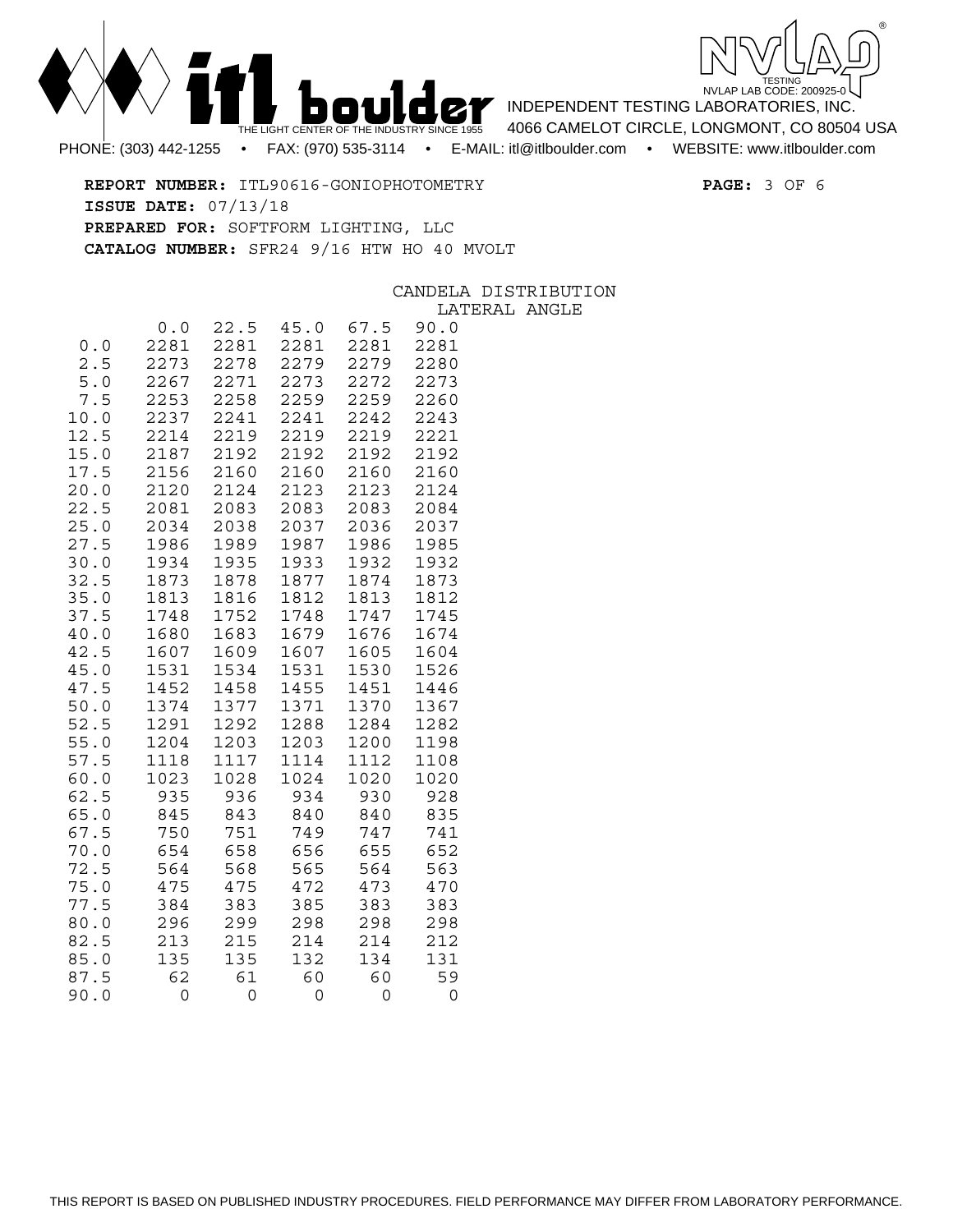



**REPORT NUMBER:** ITL90616-GONIOPHOTOMETRY **PAGE:** 4 OF 6 **ISSUE DATE:** 07/13/18 **PREPARED FOR:** SOFTFORM LIGHTING, LLC **CATALOG NUMBER:** SFR24 9/16 HTW HO 40 MVOLT

| 5-DEGREE                      |      |                     |  |  |
|-------------------------------|------|---------------------|--|--|
|                               |      | ZONAL LUMEN SUMMARY |  |  |
| 0<br>$\overline{\phantom{0}}$ | 5    | 54                  |  |  |
| 5 –                           | 10   | 161                 |  |  |
| $10 -$                        | 15   | 263                 |  |  |
| $15 -$                        | 20   | 356                 |  |  |
| $20 -$                        | - 25 | 436                 |  |  |
| $25 -$                        | 30   | 502                 |  |  |
| $30 -$                        | - 35 | 552                 |  |  |
| $35 -$                        | - 40 | 583                 |  |  |
| $40 -$                        | - 45 | 594                 |  |  |
| 45-                           | 50   | 587                 |  |  |
| $50 -$                        | - 55 | 559                 |  |  |
| $55 -$                        | 60   | 514                 |  |  |
| 60-                           | 65   | 453                 |  |  |
| 65-                           | 70   | 379                 |  |  |
| $70-$                         | 75   | 295                 |  |  |
| $75 -$                        | 80   | 206                 |  |  |
| $80 -$                        | 85   | 117                 |  |  |
| 85-                           | 90   | 35                  |  |  |

| 10-DEGREE |                                                      |  |  |  |  |
|-----------|------------------------------------------------------|--|--|--|--|
|           | ZONAL LUMEN SUMMARY                                  |  |  |  |  |
|           | 216                                                  |  |  |  |  |
|           | 834                                                  |  |  |  |  |
|           | 1773                                                 |  |  |  |  |
|           | 2907                                                 |  |  |  |  |
|           | 4088                                                 |  |  |  |  |
|           | 5162                                                 |  |  |  |  |
|           | 5994                                                 |  |  |  |  |
| 80        | 6495                                                 |  |  |  |  |
| q<br>0    | 6646                                                 |  |  |  |  |
|           | 0- 10<br>0-20<br>$-30$<br>0-40<br>50<br>- 60<br>- 70 |  |  |  |  |

INDEPENDENT TESTING LABORATORIES, INC. 4066 CAMELOT CIRCLE, LONGMONT, CO 80504 USA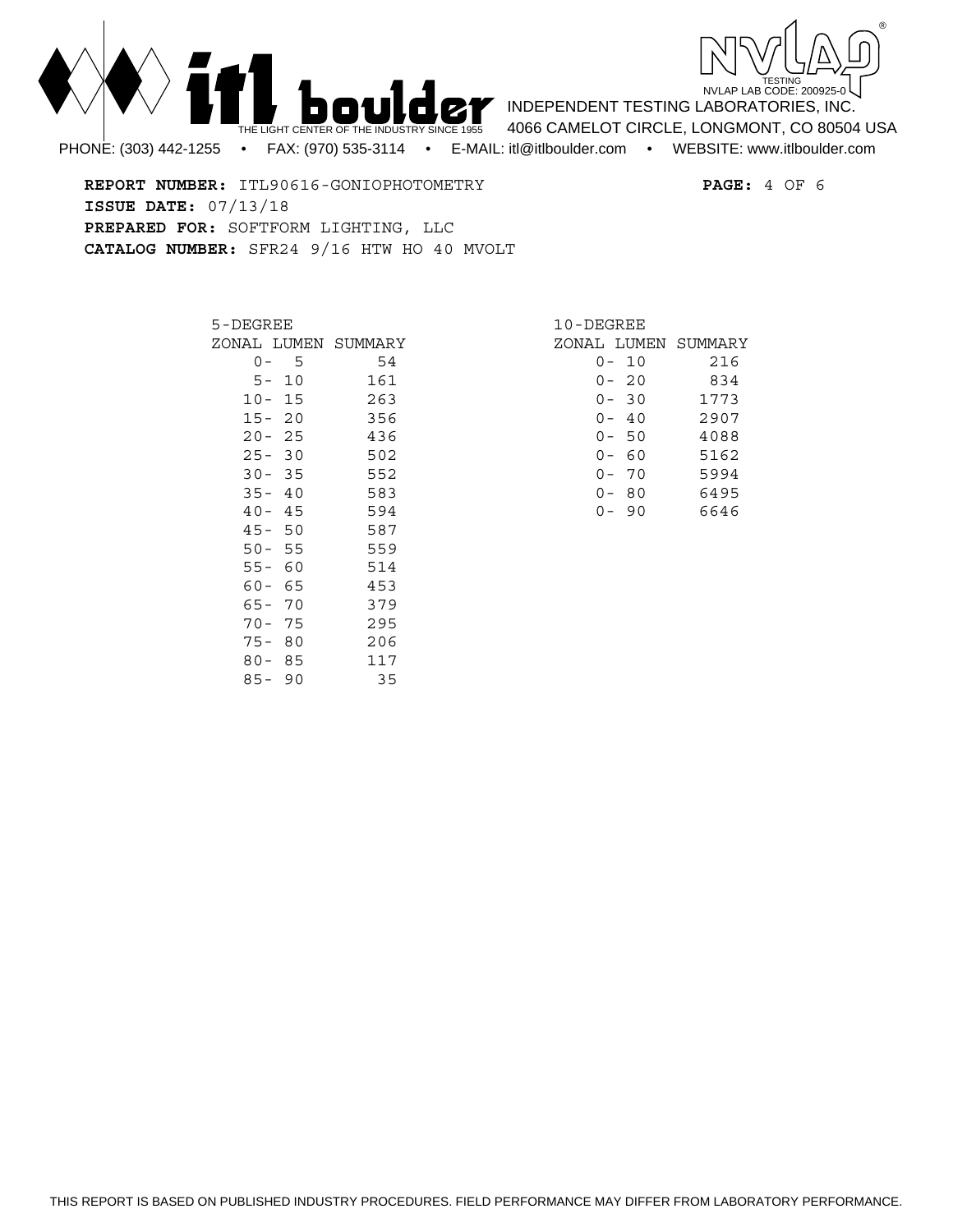



INDEPENDENT TESTING LABORATORIES, INC. 4066 CAMELOT CIRCLE, LONGMONT, CO 80504 USA PHONE: (303) 442-1255 • FAX: (970) 535-3114 • E-MAIL: itl@itlboulder.com • WEBSITE: www.itlboulder.com

**REPORT NUMBER:** ITL90616-GONIOPHOTOMETRY **PAGE:** 5 OF 6 **ISSUE DATE:** 07/13/18 **PREPARED FOR:** SOFTFORM LIGHTING, LLC **CATALOG NUMBER:** SFR24 9/16 HTW HO 40 MVOLT

COEFFICIENTS OF UTILIZATION - ZONAL CAVITY METHOD

EFFECTIVE FLOOR CAVITY REFLECTANCE 0.20

| <b>RC</b>     | 80                   | 70             | 50          | 30           | 10             |     |
|---------------|----------------------|----------------|-------------|--------------|----------------|-----|
| RW            | 50 30<br>70<br>- 1 O | 70 50 30 10    | 50 30 10    | 50 30 10     | 50 30 10       | 0   |
|               |                      |                |             |              |                |     |
| 0             | 119119119119         | 116116116116   | 111111111   | 106106106    | 102102102      | 100 |
|               | 108103<br>99<br>95   | 106101 97 94   | 97 94 91    | 93 90 88     | 89 87 85       | 83  |
| $\mathcal{D}$ | 98 90<br>83<br>77    | 96 88 82 76    | 84 79 74    | 77 73<br>81  | 78 74 71       | 69  |
| 3             | 7970<br>90<br>64     | 87 77<br>69 63 | 74 68 62    | 71<br>66 61  | 69<br>64<br>60 | 58  |
| 4             | 82 70 61 54          | 80 68 60 54    | 66 59 53    | 63 57 52     | 61 56 51       | 49  |
| 5             | 75 62 53 46          | 73 61 52 46    | 59 51 46    | 57 50 45     | 55 49 45       | 42  |
| 6             | 69 56 47<br>4 O      | 68 55 46 40    | 53 46 40    | 51 45 39     | 50 44 39       | 37  |
| 7             | 64 51 42 36          | 63 50<br>41 35 | 41 35<br>48 | 47<br>40 35  | 45 39 35       | 33  |
| 8             | 60 46 38 32          | 58 46 37 32    | 44 37 31    | 43 36 31     | 42 36 31       | 29  |
| 9             | 56 42 34<br>- 29     | 55 42 34 28    | 41 33 28    | 33 28<br>4 O | 39 32 28       | 26  |
| 10            | 52 39 31 26          | 51 39 31 26    | 38 31 26    | 37 30 26     | 36 30 25       | 24  |

ALL CANDELA, LUMENS, LUMINANCE, AND VCP VALUES IN THIS REPORT ARE BASED ON ABSOLUTE PHOTOMETRY. THE COEFFICIENT OF UTILIZATION VALUES ARE BASED ON THE TOTAL ABSOLUTE LUMEN OUTPUT OF THIS TEST SAMPLE.